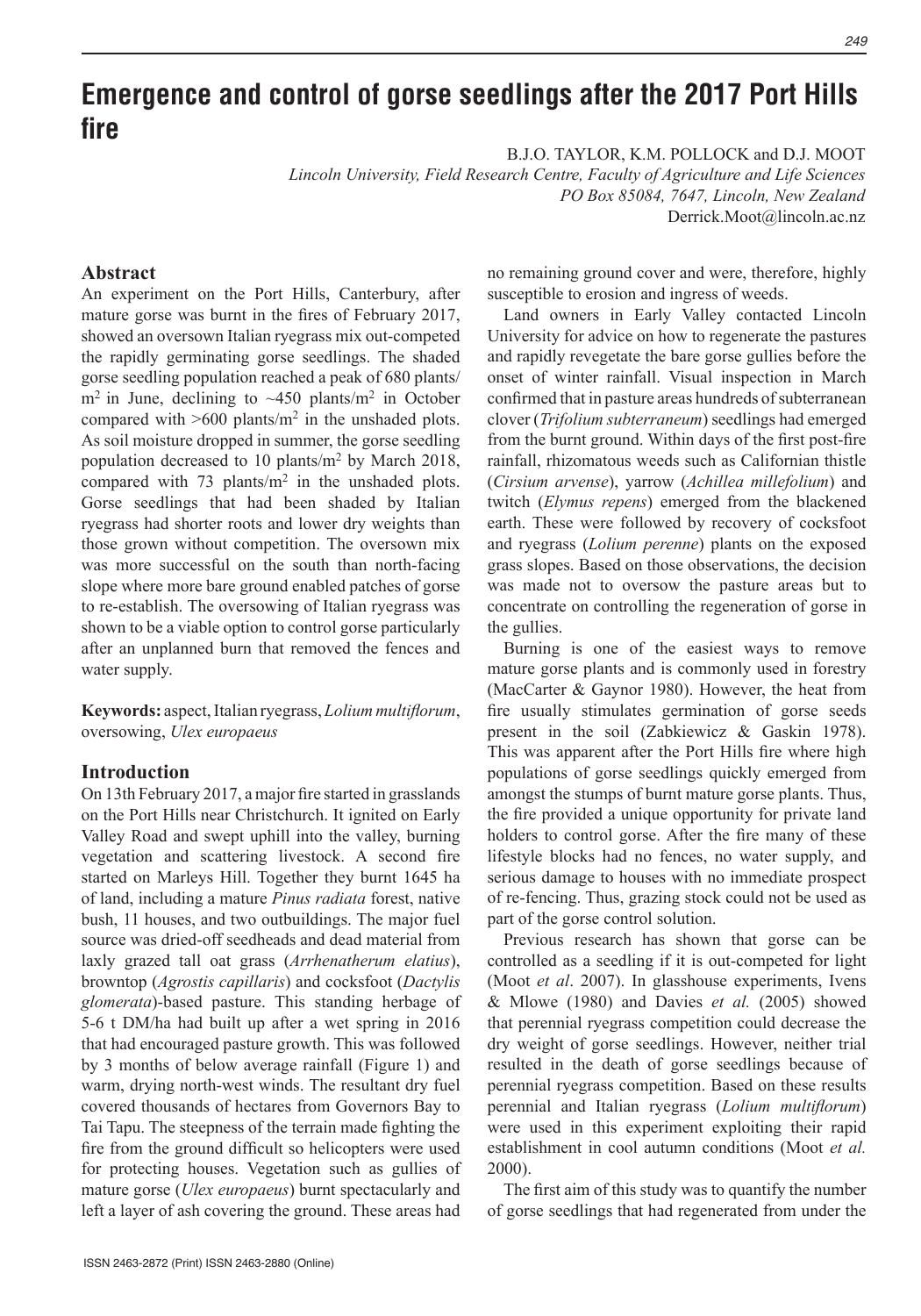

**Figure 1** Monthly rainfall for 2016, 2017 and 2018, and a 30  $\frac{1}{10}$ the experimental site (NIWA 2018). year average for Broadfields, Lincoln, 9.5 km from

burnt gorse stand, and the second was to determine if  $\qquad$ oversown temperate pasture seeds could be used to decrease gorse seedling survival.

# **Methods**

# **Site and climate** SOU

The experimental sites were located on a property off Early Valley Road on the Port Hills near Christchurch  $(43°37'S, 172°34'E)$  in a gully that had been burnt v in the recent fires. This left a scorched and bare area separated into recent fires. This left a scorched and bare area with no ground cover on 10 hectares of a north and south-facing gully. Before the fire, the gully had been covered in mature gorse bushes for over 30 years. On the 17th March 2017, the area was oversown (using a drone helicopter) with a seed mixture containing the equivalent of 10 kg/ha Italian ryegrass, 5 kg/ha perennial ryegrass, 5 kg/ha subterranean clover and 2 kg/ha cocksfoot. Rainfall data for the area are presented in Figure 1.

### **Experiment 1: Gorse seedling control with oversown grass**

To determine the effect of oversowing the pasture mix on gorse seedling emergence, eight paired plots (1.4 x 1.9 m) were marked across the south-facing hillside of the burnt gorse area. Before oversowing, a linen sheet was pegged out over one of each pair of the plots to prevent seed from falling on these areas. This created an oversown seeded plot and an unseeded control. Gorse seedlings were counted in 10 fixed 0.01 m<sup>2</sup> quadrats within each plot, every 2 weeks, between 28th March and 26th May 2017. After this, counts were taken every 3 to 4 weeks depending on weather conditions until 21st March 2018.

#### **Experiment 2: Aspect and oversowing**

In the burnt gorse area two 20 m transects were

established on the hillside with a north aspect and two south-facing, both at similar altitudes. All gorse, subterranean clover and grass seedlings were counted within a  $0.01 \text{ m}^2$  quadrat placed at 1 m intervals along the 20 m transect on the same dates as utilised for Experiment 1, until the 3rd October 2017.

Herbage mass was assessed in five  $0.1 \text{ m}^2$  randomly placed quadrats on both the north- and south-facing slopes on 28th November 2017, to determine botanical composition and yield. A subsample of herbage was separated into ryegrass, cocksfoot, clover, gorse, dead and weeds and dried at  $60^{\circ}$ C for 72 h before weighing.

#### **Experiment 3: Impact of Italian ryegrass shading**

The dominant oversown species that emerged was Italian ryegrass. It is therefore referred to as the control agent in all experiments. To quantify the impact of Italian ryegrass shading on gorse seedling establishment, gorse seedlings were dug up on 7th December 2017 from five randomly selected areas of bare ground, where Italian ryegrass had not established, and shaded areas, where Italian ryegrass was the dominant vegetation cover, on both the north and south-facing slopes. Approximately 30 plants were dug up from each area. In heavily shaded areas there were few if any gorse seedlings present. Gorse plants were transported to the laboratory, where 10 randomly selected plants from each area were washed and root and shoot length were measured. Gorse plants were oven-dried for 6 days at  $60^{\circ}$ C and weighed in groups of 10 to get an average weight for shaded and unshaded areas on both the north and south-facing slopes. Roots were also checked for signs of nodulation.  $\frac{1}{\sqrt{2}}$ 

#### **Statistical analysis**

Statistical analyses were preformed using GENSTAT 18. For Experiment 1, a two sample 't'-test was used to determine if there was a difference in the number of gorse seedlings in seeded and unseeded control plots established on the south-facing slope. For Experiment 2, a two sample 't'-test was also used to determine if there was a difference between the north- and southfacing slopes in gorse, grass and clover seedling establishment along the transects. For Experiment 3, a one way ANOVA was used to determine if there was a difference in gorse seedling dry weight and root and shoot lengths, between the shaded and unshaded plants sampled.

#### **Results**

## **Experiment 1: Gorse seedling control with oversown grass**

In both treatments there were  $\sim$ 100 gorse seedlings/m<sup>2</sup> on 28th March 2017 (Figure 2). The number of gorse seedlings then increased to  $680$  plants/m<sup>2</sup> by 26th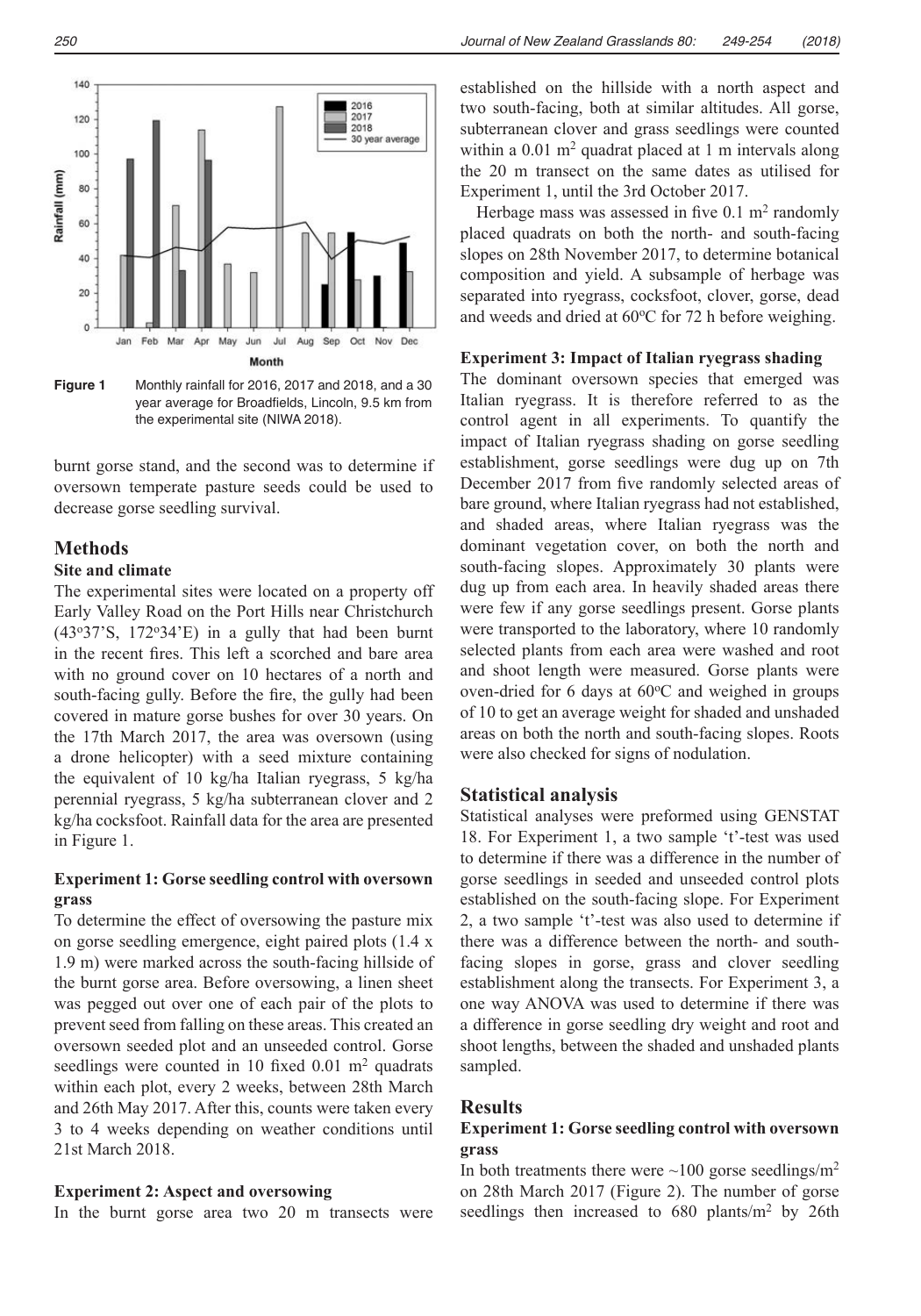



May 2017. By late-June the number of gorse seedlings began to decline. On the 3rd October 2017 there were pr fewer (P<0.001) gorse seedlings in the sown plots  $(447 \text{ M2})$ plants/m<sup>2</sup>) than in the unsown control  $(610 \text{ plants/m}^2)$ m<sup>2</sup>), equating to a 52% reduction in gorse seedling density. The gorse seedling population continued to decline after October to  $\leq 100$  plants/m<sup>2</sup> in the sown plots compared with  $\sim$ 480 plants/m<sup>2</sup> (P<0.001) in the unsown controls, and by 15th January 2018 there were  $\leq$ 20 plants/m<sup>2</sup> in the oversown plots and 120 plants/m<sup>2</sup> in the controls  $(P=0.007)$ . There were further reductions to 10 and 73 plants/ $m<sup>2</sup>$  in the sown and unsown plots, respectively, by the final measurement on 21st March 2018 (P=0.006).

#### **Experiment 2: Aspect and oversowing**

The herbage cut on 28th November 2017 showed the dominant ground cover in spring after oversowing was Italian ryegrass (control agent). It represented 60% of the 8.5 t DM/ha yield on the north-facing slope and 73% of the 10.6 t DM/ha yield on the south-facing slope (Table 1). Perennial ryegrass was present, but to a lesser extent than the Italian ryegrass. There was no difference in gorse, weeds and dead material, which was mainly dead Italian

ryegrass tillers, between the two aspects. The south side had more cocksfoot which made up 6.40% of the pasture compared with the north-facing slope where it was <3%. Subterranean clover showed the opposite trend with more on the north (6.71%) than south side  $(0.15\%)$ .







Similar numbers of gorse seedlings ( $P=0.420$ ) were present on the south and north-facing slopes on 28th March 2017 (Figure 3). The number of gorse seedlings increased from fewer than 10 plants/ $m<sup>2</sup>$  on both slopes, with the increase being much higher on the south-facing slope. Three weeks later there were more  $(P<0.001)$ gorse seedlings on the south-facing slope (408 plants/  $\rm m^2$ ) than the north-facing slope (125 plants/m<sup>2</sup>). This trend continued throughout the winter. Gorse seedlings reached their highest population for both slopes on the 27th June 2017, with more (P<0.001) gorse seedlings growing on the south  $(730 \text{ plants/m}^2)$  than north-facing slope  $(210 \text{ seedlings/m}^2)$ . Gorse seedling populations then declined on both slopes, but the decline was more rapid on the south-facing slope. On the last measurement date, 3rd October 2017, there was  $35\%$  more (P<0.002) gorse seedlings on the south than north-facing slope.

Five weeks after oversowing, 340 Italian ryegrass seedlings/m2 had emerged on the south-facing slope compared with 75 seedlings/m<sup>2</sup> (P<0.001) on the northfacing slope (Figure 4). From this point, the number of grass seedlings on the south-facing slope declined to ~200 plants/m<sup>2</sup> in June which was still  $\sim$ 150 plants/m<sup>2</sup> more (P<0.001) than on the north-facing slope, maintaining

**Table 1** Yield and botanical composition of pasture sampled on north- and south-facing aspects on the 28th November 2017 after oversowing a burnt gorse gully on the Port Hills, Canterbury.

| Aspect  | Yield<br>(kg DM/ha) | Botanical composition (% of DM) |           |               |       |       |       |
|---------|---------------------|---------------------------------|-----------|---------------|-------|-------|-------|
|         |                     | <b>Rvegrass</b>                 | Cocksfoot | <b>Clover</b> | Gorse | Weeds | Dead  |
| North   | 8500                | 60.2                            | 0.28      | 6.71          | 0.86  | 124   | 19.5  |
| South   | 10500               | 72.8                            | 6.40      | 0.15          | 1.04  | 2.48  | 17.1  |
| P value | 0.074               | 0.074                           | 0.015     | 0.001         | 0.734 | 0.150 | 0.410 |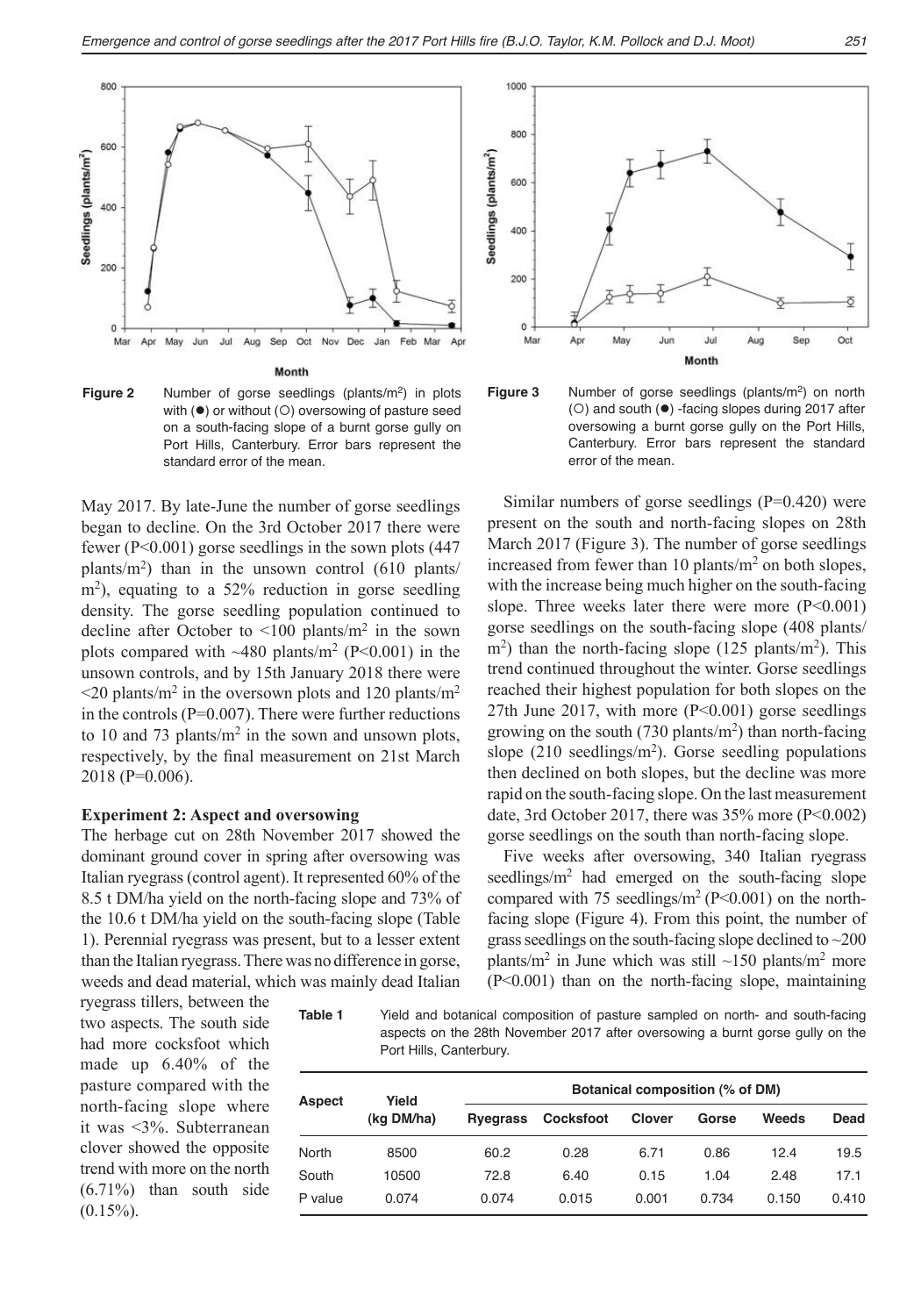

Figure 4 Number of Italian ryegrass seedlings (plants/m<sup>2</sup>) F on north (O) and south  $(\bullet)$  -facing slopes during 2017 after oversowing a burnt gorse gully on the Port Hills, Canterbury. Error bars represent the standard error of the mean.



**Figure 6** Shoot and root length of gorse seedlings grown **F** with or without pasture shade on north and southfacing slopes on the 7th December 2017 after Canterbury. Error bars represent the standard  $s_{\text{max}}$  show dry weights of 1.11 g/plant (Figure 7). This was over  $\mathcal{L}$  $f(x)$  times shaded goes seedlings. The shaded seedlings on the north side were not the north side were not the north side were  $f(x)$ oversowing a burnt gorse gully on the Port Hills, error.

these differences at the final measurement date. (F

The temporal pattern of establishment for subterranean reduced seedlings that clover was consistent with the grass, but populations were reversed with more subterranean clover seedlings emerged on the north-facing slope than the south-facing slope (Figure 5). At the first measurement there were  $\sim$ 100 subterranean clover seedlings/m<sup>2</sup> on the northfacing slope, but fewer ( $P \le 0.012$ ) than 20 plants/m<sup>2</sup> on the south-facing slope. By October the numbers had declined to 45 plants/m<sup>2</sup> on the north-facing slope, still more ( $P<0.001$ ) than the 5-15 plants/ $m<sup>2</sup>$  found on the south-facing slope at each measurement date.

## **Experiment 3: Impact of Italian ryegrass shading**

Gorse seedlings on the unshaded north-facing slope were taller (averaging 32.8 cm) (P<0.001) than seedlings (20.6 cm) on the unshaded south-facing slope









(Figure 6). Shaded gorse seedlings on both slopes were reduced (P<0.001) with those on the south-facing slope being the shortest at  $17.3 \text{ cm}$ .

Gorse seedlings growing in unshaded conditions had longer ( $P < 0.001$ ) roots than shaded gorse seedlings (Figure 6). On the south side, roots of unshaded seedlings  $(15.8 \text{ cm})$  were over double  $(P<0.001)$  the length of those grown under shade from Italian ryegrass.

When sampled on 7th December 2017, gorse seedlings grown on the north side with no shading had the highest (P=0.005) shoot dry weights of 1.11 g/plant (Figure 7). This was over four times heavier than shaded gorse seedlings. The shaded seedlings on the north side were taller than the unshaded seedlings on the south side (Figure 6), but unshaded seedlings were heavier as they were more mature and had begun to branch.

Unshaded seedlings also had higher (P=0.006) root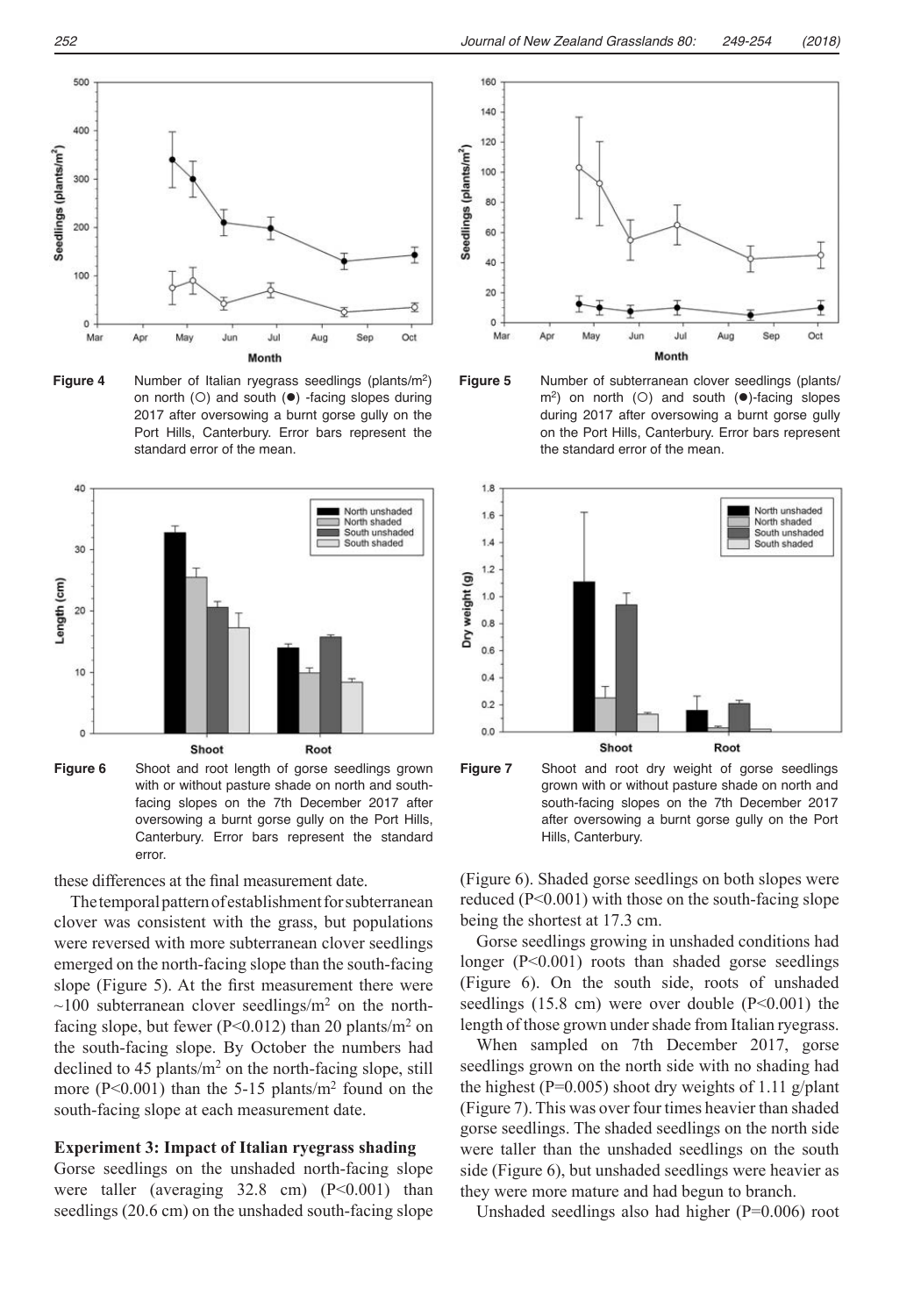dry weights than shaded seedlings (Figure 7). Visual observations confirmed that all gorse seedlings had roots that were nodulated, except a few small seedlings that appeared to be dying under the shaded treatments.

## **Discussion**

One year after oversowing, shading from Italian ryegrass reduced the number of gorse seedlings to 10 plants/m<sup>2</sup> compared with  $>70$  plants/m<sup>2</sup> in areas where there was no Italian ryegrass (Figure 2). The initial gorse seedling population in the unshaded plots shows the population potential created by the fire and indicates the rainfall conditions were conducive to survival of all seedlings had there been no intervention. The decline in seedling numbers in these control plots in November 2017 may have resulted from moisture stress due to a dry spring with only 83 mm rainfall compared with the average of 139 mm (Figure 1). In contrast, the oversown plots successfully controlled the gorse seedling populations that were reduced to 10 plants/m<sup>2</sup> by March 2018 (Figure 2).

The main period of gorse control appeared to occur in the spring after the autumn establishment and winter growth of the Italian ryegrass. This is shown by the lack of difference in the number of gorse seedlings between the shaded and unshaded control plots for up to 6 months after oversowing. The autumn sampling indicated continued germination of the gorse seedlings until a stable population occurred by May 2017. This remained at >550 seedlings/m2 through winter. In October 2017 there was the first sign of population control via oversowing. The shaded plots had >400 plants/m<sup>2</sup> but this was 160 plants/m<sup>2</sup> fewer than the unseeded plots. However, by December 2017, there were still over  $400$  plants/ $m<sup>2</sup>$  in the control with fewer than 100 plants/ $m<sup>2</sup>$  in the shaded areas. This temporal pattern of decline was consistent with competition for light in the shaded plots. By spring 2017, the Italian ryegrass had produced a 40-50 cm tall canopy of 8-10 t DM/ha (Table 1) that completely over-topped the gorse seedlings. Previous research has shown that gorse seedlings are vulnerable to competition for light (Davies *et al.* 2005) and this method has previously been used to control them in ex-forestry land on the Canterbury Plains (Moot *et al*. 2007).

The suppression of the gorse population gave the land owner time to fix farm infrastructure and start grazing from November 2017, which was not possible immediately after the fire. However, in mature stands, a single bush may occupy a square metre so the potential still exists for the stand to re-establish from the population that remains in both the control and shaded areas.

Major reductions in the gorse population occurred in the shaded area through the summer as the site dried

out. The Italian ryegrass would have assisted the rapid drying of the soil surface in spring, contributing to the death of gorse seedlings through moisture stress over summer. Gorse seedlings have a shorter and less extensive root system than ryegrass seedlings (Ivens & Mlowe 1980). This disadvantages them when competing with ryegrass for water and nutrients. Gorse seedlings that were shaded by ryegrass had shorter shoots and roots (Figure 6) and lower dry weights (Figure 7) than unshaded seedlings, resulting in less photosynthesis by the gorse seedlings, and therefore less total dry matter to partition to roots and shoots. Davies *et al.* (2005) found perennial ryegrass sown at 15 kg/ha significantly reduced gorse seedling shoot dry weight from around 23 g in the control to 2 g in the ryegrass treatments. Gorse seedlings that had been shaded were still soft and less mature in December 2017 compared with unshaded seedlings, as spine development in gorse is delayed in low intensity light (Bieneik & Millington 1968). This suggests the gorse seedlings in the pasture area will remain palatable to cattle and sheep for longer than in unshaded areas.

As expected, the oversowing in this experiment was inconsistent across the valley area. This resulted in areas of bare ground where Italian ryegrass competition was minimal and did not control the gorse seedlings. These areas either have to be resown or sprayed with appropriate herbicides to eliminate the remaining gorse seedlings.

Observations in March 2018, showed that no new gorse seedlings were germinating in areas of bare ground. This suggests that the majority of gorse seed in the seed bank germinated after the fire. Thus, the fire has provided an opportunity to eliminate gorse from the area providing that the remaining gorse seedlings are killed before they flower and further germination of seeds does not occur from the soil.

Higher populations of Italian ryegrass and gorse seedlings were found on the south-facing slope of the gully compared with the north-facing slope (Figures 3 and 4), likely due to the south-facing slopes having a higher soil moisture content (Radcliffe 1982) favouring initial establishment of the ryegrass. Similar results were found by White *et al.* (1972) who showed that oversown perennial ryegrass had better establishment by 6 months after sowing on the south-facing slope  $(21.3 \text{ plants/m}^2)$  compared with the north-facing slope  $(4.7 \text{ plants/m}^2)$ .

In contrast, subterranean clover established in higher numbers on the north-facing slopes (Figure 5) which was consistent with previous studies (Power 2007). It seems likely that the lower establishment of Italian ryegrass seedlings on this drier slope allowed more bare ground for the subterranean clover to establish. Subterranean clover is known as a fast establishing